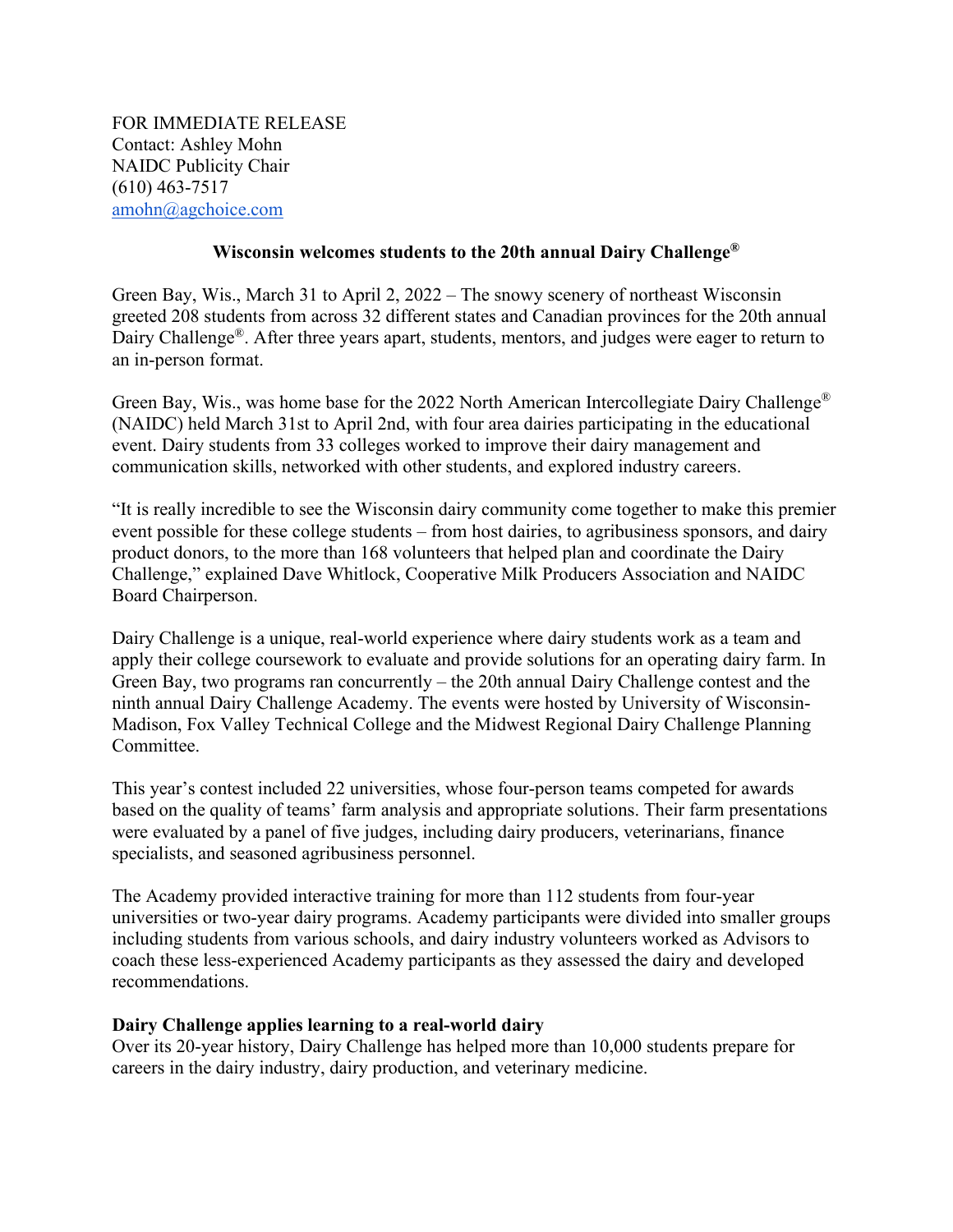The three-day event included learning stations at Majestic Crossing Dairy, Sheboygan Falls, Wis., where the team and their consultants helped students better understand Wisconsin dairy conditions and shared details about milking robot transitioning, robot nutrition management, robot economics, and robot functionality. Students also visited the Farm Wisconsin Discovery Center, where they heard from three industry individuals about sharing their stories and being an advocate for the dairy industry.

Day two began with the on-farm analysis, with all students having just two hours to visit their assigned dairy and witness the dairy's operations. After a question & answer session with the farm owners and advisors, the student teams developed recommendations for nutrition, reproduction, milking procedures, animal health, cow comfort, and labor and financial management.

On day three, students presented their recommendations to the judging panel, visited with sponsors at the Career and Innovation Fair, and learned through presentations from top-level NAIDC sponsors. These talks were presented by:

- Matt Lange, Compeer Financial "Evaluating Technology Investments"
- Mateus Peiter, Cargill, Inc. "Building Credibility with the Use of Technology on Farm"
- Jack Hippen, STgenetics "What Companies are Looking for in New Grads"
- Dave Thorbahn, Select Sires, Inc. "Enhancing Sustainability through Reproductive and Genetic Performance"
- Curt Gooch, Land O'Lakes-Truterra, LLC "US Dairy Sustainability-Applied Solutions"
- Jenny DeMunck, GENEX "Breeding Strategies and ROI"
- Sarah Anderson, Allflex Livestock Intelligence/Merck Animal Health "Beyond Heat Detection-How Monitoring Technology Helps Maximize Labor Efficiency, Automation, and ROI"

## **Eight college teams earn top awards**

At Saturday evening's banquet, the following contest teams and students were announced as first place winners, with each student receiving a \$200 scholarship.

- California Polytechnic State University, San Luis Obispo: Lantz Adams, Callista Dyt, Genevieve Regli, and Mitchell Wesen. Coached by David Vagnoni & Julie Huzzey
- University of Wisconsin-Madison: Gaelan Combs, Josh Gerbitz, Colin Uecker, and William Zeimet. Coached by Theodore Halbach
- University of Minnesota: Leif Annexstad, Matthias Annexstad, Nick Seitzer, and Jacob Twohey. Coached by Marcia Endres
- Michigan State University: Mikayla Bowen, Jessie Nash, Derek Vanderhoff, and Katie Wilson. Coached by Roger Thomson

Teams and students earning Second Place and \$100 student scholarships include:

- Cornell University: Alexander Dawson, Johnathan King, Elizabeth Maslyn, and Cole Schaap. Coached by Mike Van Amburgh
- Iowa State University: Beckie Burns, Ben Cooper, Anna Hanson, and Brianna McBride. Coached by Gail Carpenter
- South Dakota State University: Carter Espinoza, Ross Herber, Amber McElmury, and Lukas Pierson. Coached by Tracey Erickson and Tiffany Van Buren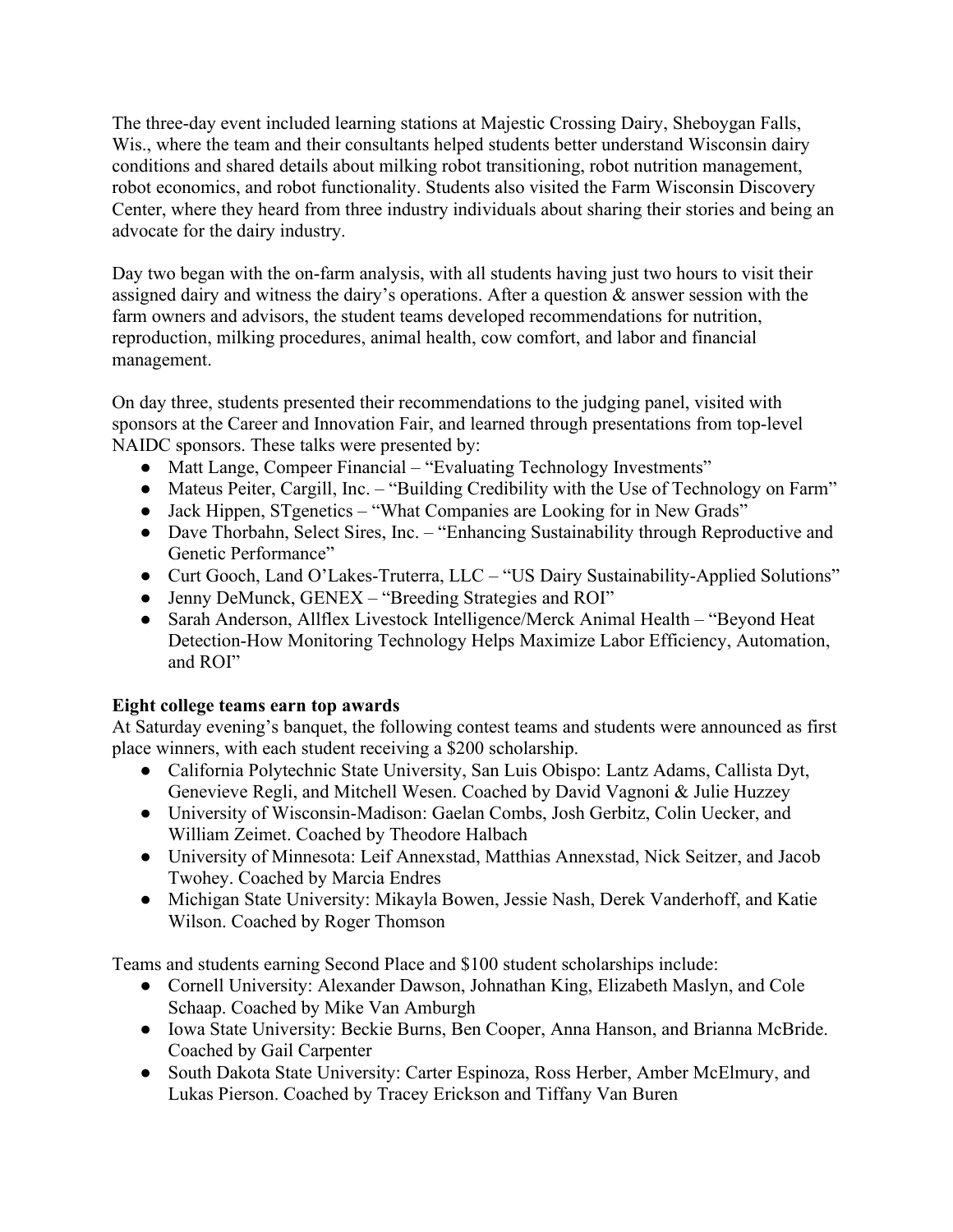● Kansas State University: Grant Fincham, Morgan Kunkel, Nathan Leavitt, and Patrick Vanderknaap. Coached by Mike Brouk

## **Total industry effort**

Four dairy farms opened up their farms for analysis and in exchange, received a wealth of ideas from students and judges. Host farms for the 2022 Dairy Challenge were:

- Soaring Eagle Dairy LLC, Newton, Wis.
- Strutz Farm Inc., Two Rivers, Wis.
- Brickstead Dairy LLC, Greenleaf, Wis.
- Collins Dairy LLC, Greenleaf, Wis.

"Dairy Challenge is one of the most memorable events in a student's college career. It is a reallife application of knowledge and skill packed together with networking and teamwork," said Kristi Fiedler, co-chair of the event. "Sponsors and dairy farmers have the opportunity to recruit the upcoming industry stars. We are fortunate in Northeast Wisconsin to have so many prestigious dairies, and this week we had the honor of working with several of them. This event impacted over 500 students, volunteers and farm staff. It takes an army to make it successful. We are thankful for everyone who gave their time and dedication towards the future of our industry."